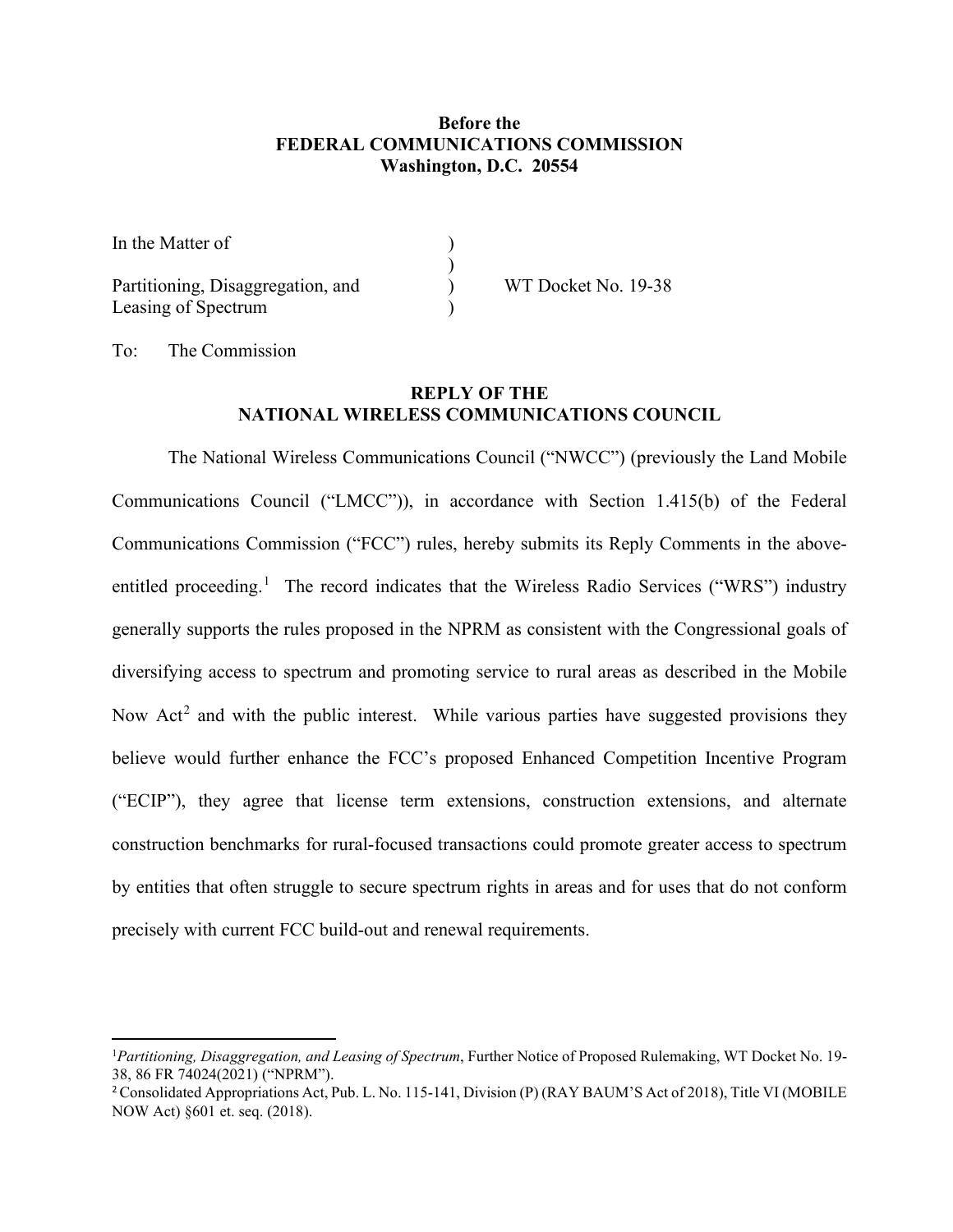The NWCC is a non-profit association of organizations representing virtually all users of land mobile radio systems, providers of land mobile services, and manufacturers of land mobile radio equipment. The NWCC acts with the consensus and on behalf of the vast majority of public safety, business, industrial, transportation, and private commercial radio users, as well as a diverse group of land mobile service providers and equipment manufacturers. Membership includes the following organizations:

- American Association of State Highway and Transportation Officials ("AASHTO")
- American Automobile Association ("AAA")
- American Petroleum Institute ("API")
- Association of American Railroads ("AAR")
- Association of Public-Safety Communications Officials-International, Inc. ("APCO")
- Aviation Spectrum Resources, Inc. ("ASRI")
- Enterprise Wireless Alliance ("EWA")
- Forest Industries Telecommunications ("FIT")
- **Forestry-Conservation Communications Association ("FCCA")**
- Government Wireless Technology & Communications Association ("GWTCA")
- International Association of Fire Chiefs ("IAFC")
- International Municipal Signal Association ("IMSA")
- **MRFAC, Inc. ("MRFAC")**
- Telecommunications Industry Association ("TIA")
- The Monitoring Association ("TMA")
- Utilities Technology Council ("UTC")
- Wireless Infrastructure Association ("WIA")

The members of these organizations historically have used primarily licensed Parts 22 and

90 narrowband and wideband channels as well as Part 101 microwave spectrum to meet their communications needs, supplemented by commercial service for certain applications. They include entities providing critical public safety, public service, and essential industrial services to the American public, as well as providers of non-consumer-oriented commercial dispatch service. Increasingly, they have identified use cases that require private broadband facilities, so access to spectrum through acquisition or leasing has become even more important. For that reason, they support the ECIP proposal, but also urge the FCC to adopt build-out requirements suited for systems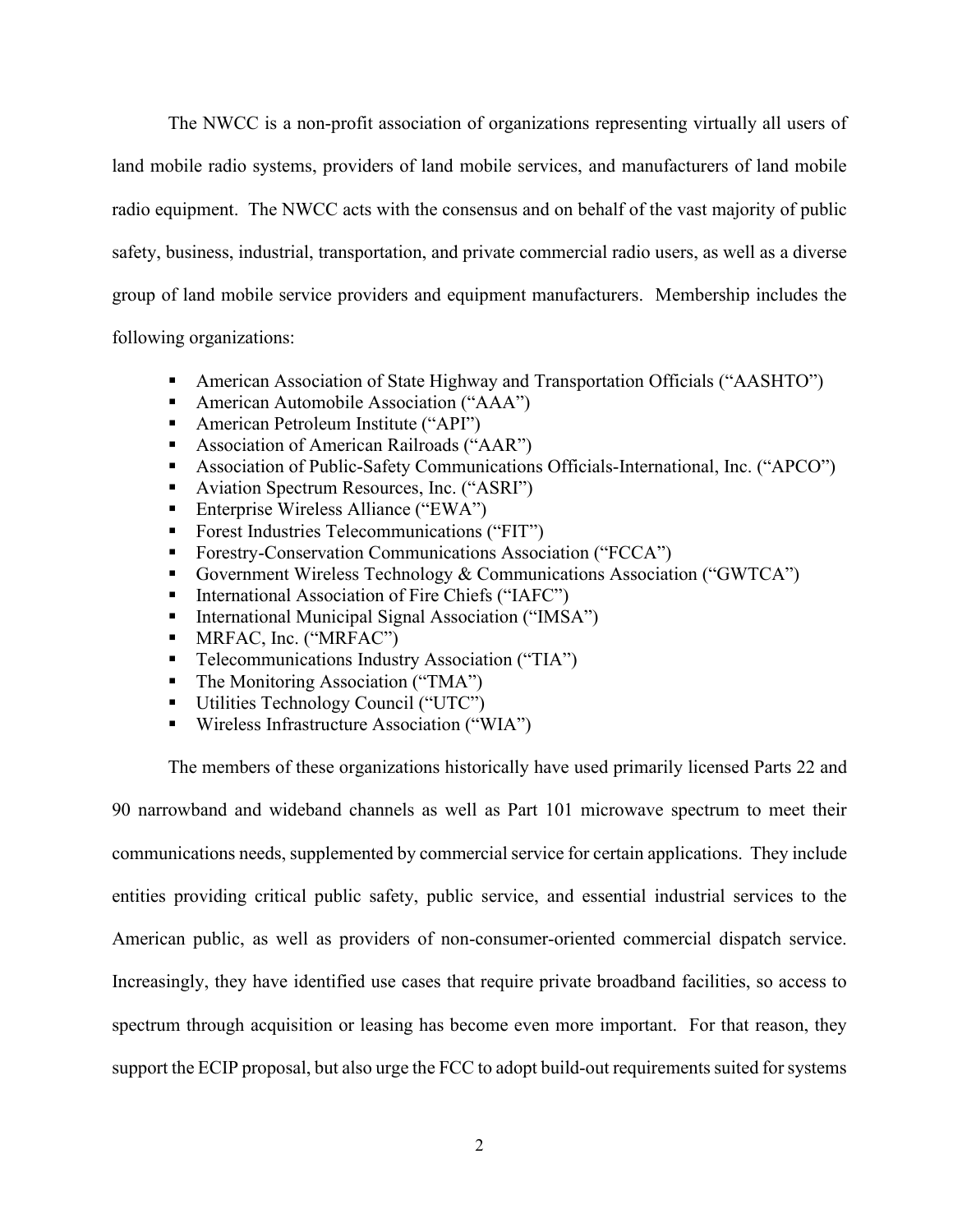that do not serve consumers. Further, they endorse the recommendation of the Enterprise Wireless Alliance that the FCC extend the spectrum leasing option to exclusive VHF and UHF Part 90 channels.[3](#page-2-0)

The FCC acknowledged in the NPRM that alternatives to population-based performance requirements could promote interest in spectrum acquisitions and leasing by a wide range of stakeholders.<sup>[4](#page-2-1)</sup> Most commenting parties embraced this proposal. The Wireless Internet Service Providers Association ("WISPA") recommended alternative showings on a system-wide basis rather than the current call sign-by-call sign evaluation.<sup>[5](#page-2-2)</sup> T-Mobile USA, Inc. ("T-Mobile") suggested that alternative safe harbor waiver showings should be available for entities that do not serve the public.<sup>[6](#page-2-3)</sup> CTIA agreed that all WRS flexible use licensees should have the option of an alternative construction showing.[7](#page-2-4)

The NWCC encourages the FCC to consider those proposals, but urges it, at a minimum, to adopt build-out requirements for private use systems that are unrelated to population or even geographic coverage. As explained in the EWA Comments, these entities acquire spectrum for the sole purpose of conducting their internal operations with greater safety, efficiency, and economy. They wish to purchase or lease no more bandwidth and geography than needed to address those operational requirements, but their acquisitions are dependent on what the market offers. Securing sufficient spectrum where it is needed sometimes requires them to purchase more bandwidth and geography than optimal. If they are able to sell or lease what they do not need they will do so, but that is not always an option depending on location and marketplace alternatives. They should not

<span id="page-2-0"></span><sup>3</sup> EWA Comments filed Feb. 28, 2022 at 3-5 ("EWA Comments").

<span id="page-2-1"></span> $4$  NPRM at  $\P$  52.

<span id="page-2-2"></span><sup>5</sup> WISPA Comments filed Feb. 28, 2022 at 13-14.

<span id="page-2-3"></span><sup>6</sup> T-Mobile Comments filed Feb. 28, 2022 at 8-9.

<span id="page-2-4"></span><sup>7</sup> CTIA Comments filed Feb. 28, 2022 at 12.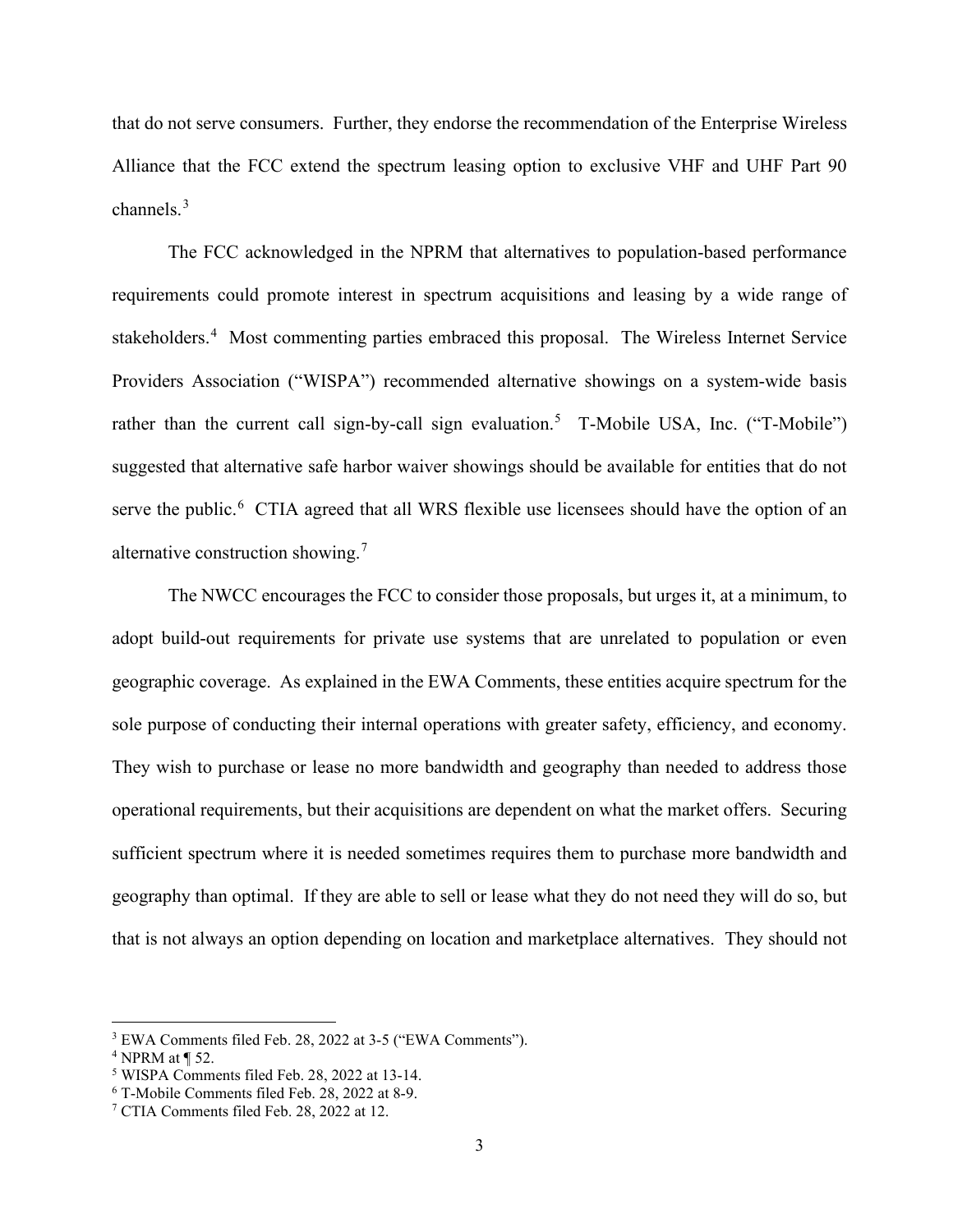be discouraged from pursuing the transactions that are available or penalized for covering no more geography than needed for their internal purposes. As stated by EWA:

When enterprise entities acquire spectrum by purchasing it at auction, in the secondary market, or by lease, they do so to enhance the efficiency, effectiveness, and/or safety of operations that produce goods and services on which the public relies. It is difficult to imagine how that use could be considered other than demonstrably in the public interest.<sup>[8](#page-3-0)</sup>

The NWCC agrees. It urges the FCC to recognize the unique requirements and contributions of these licensees by adopting build-out requirements focused on deployment for private internal communications. Since their investment in spectrum is not based on an anticipated return from subscribers but on improvement in their internal operating capabilities, deployment of that spectrum, rather than the geography or population covered, should itself demonstrate that it is being used in furtherance of the public interest.

The NWCC also endorses the EWA request that the FCC extend spectrum leasing authority to Part 90 Business and Industrial/Land Transportation ("I/B") channels below 470 MHz that have been authorized for exclusive use. $9$  There is no obvious reason why leasing is not permitted since exclusivity for this spectrum is determined based on FCC Rule Section 90.187, the same rule that governs exclusivity for Part 90 licenses in the 470-512 MHz band ("T-Band") where leasing is authorized. ULS does not distinguish among licenses in the Part 90 VHF (150-174 MHz), UHF (450-470 MHz), and T-Band, all of which are assigned the same radio service designations, and leasing is permitting for Public Safety licensees in these same bands. Updating the rules to correct this omission should be done at the FCC's earliest opportunity.

<span id="page-3-0"></span><sup>8</sup> EWA Comments at 4.

<span id="page-3-1"></span><sup>9</sup> *Id*. at 5.